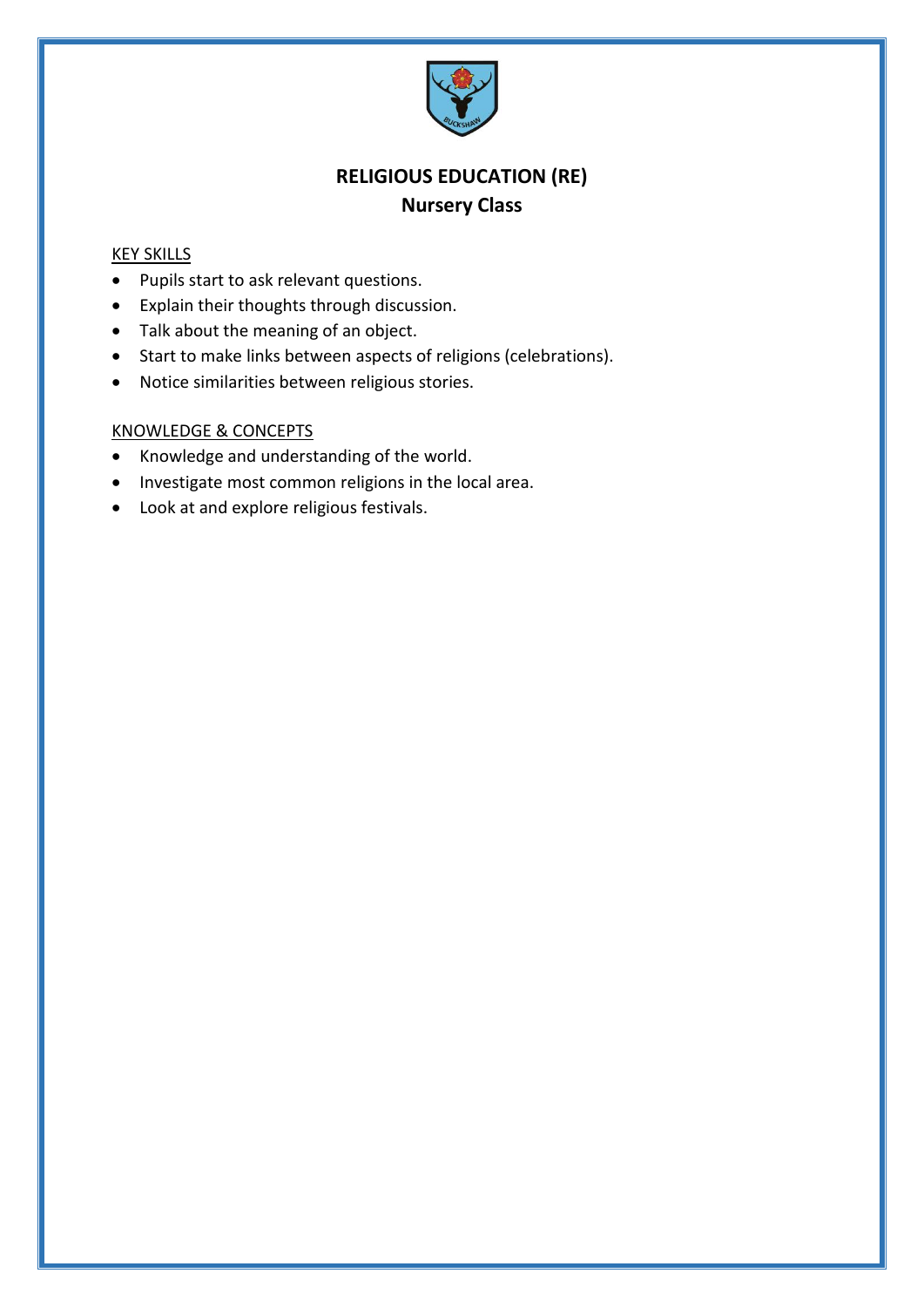

# **RELIGIOUS EDUCATION (RE) Reception Class**

#### KEY SKILLS

- Ask relevant questions.
- Say what they think through conversation and discussion.
- Talk about symbols and their connotations.
- Show sensitivity towards others.
- Notice similarities between religious practices.

- Knowledge and Understanding of the world.
- Look at religious festivals.
- Understanding their local community and investigating aspects of common religions in the local area.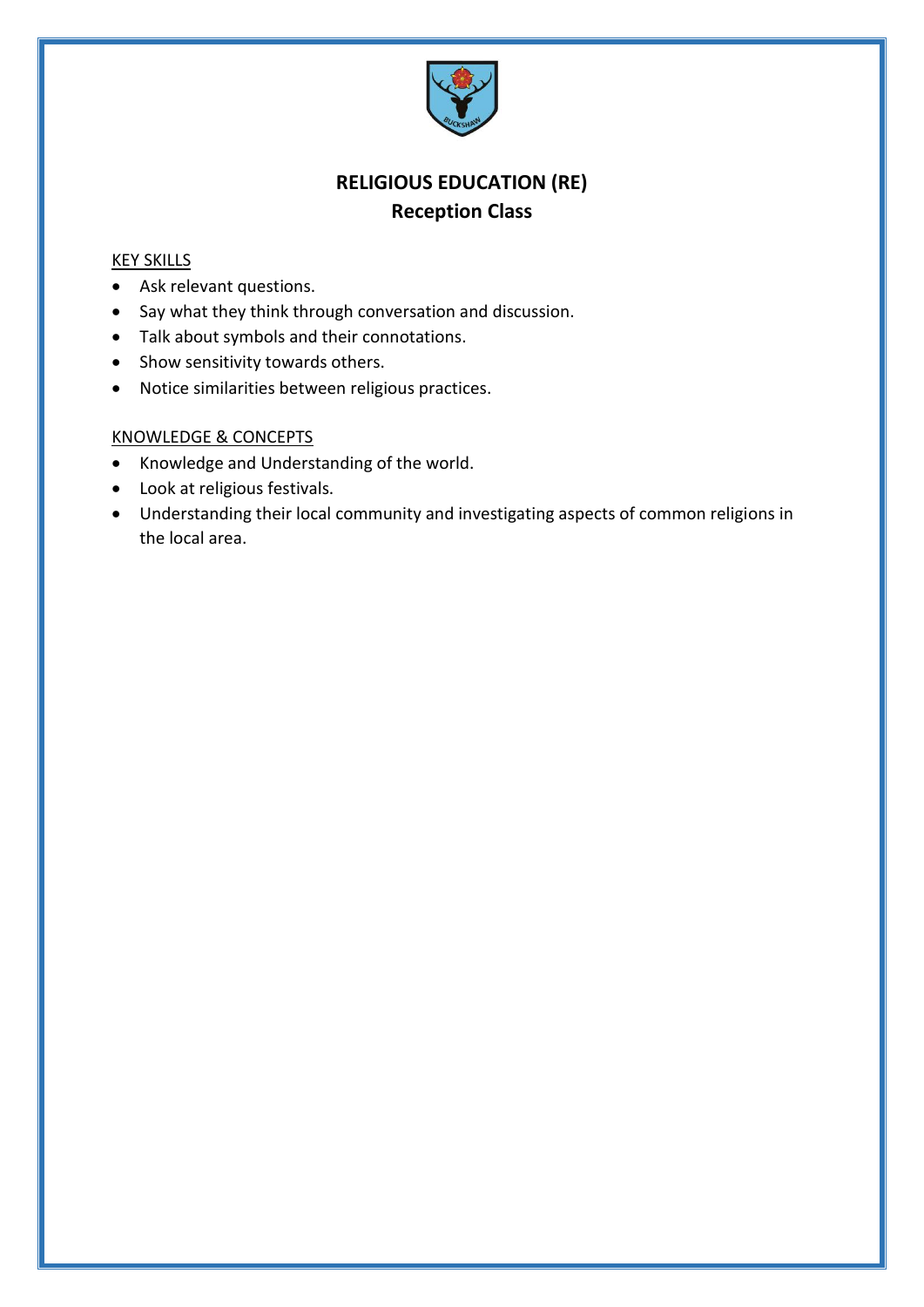

#### KEY SKILLS

- Seek answers to questions independently.
- Explain what actions might mean to believers.
- Begin to recognise religious materials and begin to interpret them.
- Describe how atmosphere makes them feel.
- Start to make connections between their feelings and those in religious stories.
- Begin to make links between religious materials and their own ideas.

- Knowledge and understanding of the main religions within their community.
- Investigate links and similarities between main religions.
- Understand what people say about God.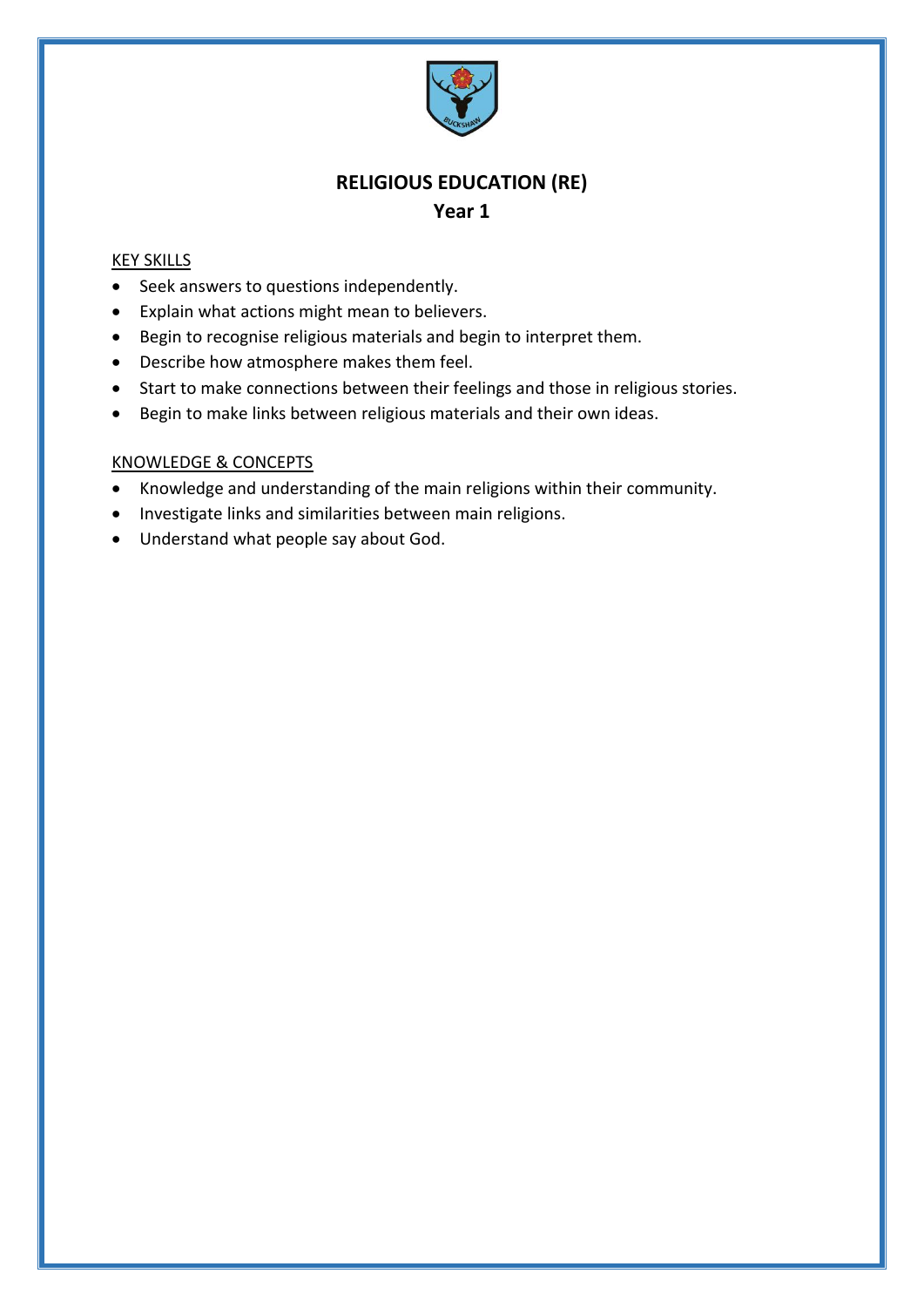

#### KEY SKILLS

- Seek answers to questions in increasingly thoughtful and independent ways.
- Explain what words and actions might mean to believers.
- Recognise religious materials and take note of their detail and style.
- Describe how actions and atmosphere make them feel.
- Connect their feelings (positive/negative) with those of others, including those in religious stories.
- Make links between religious materials and their own ideas.

- Knowledge and understanding of the main religions.
- Investigate links and similarities between main religions.
- Understanding what worship means to different religions and why there are religious rituals.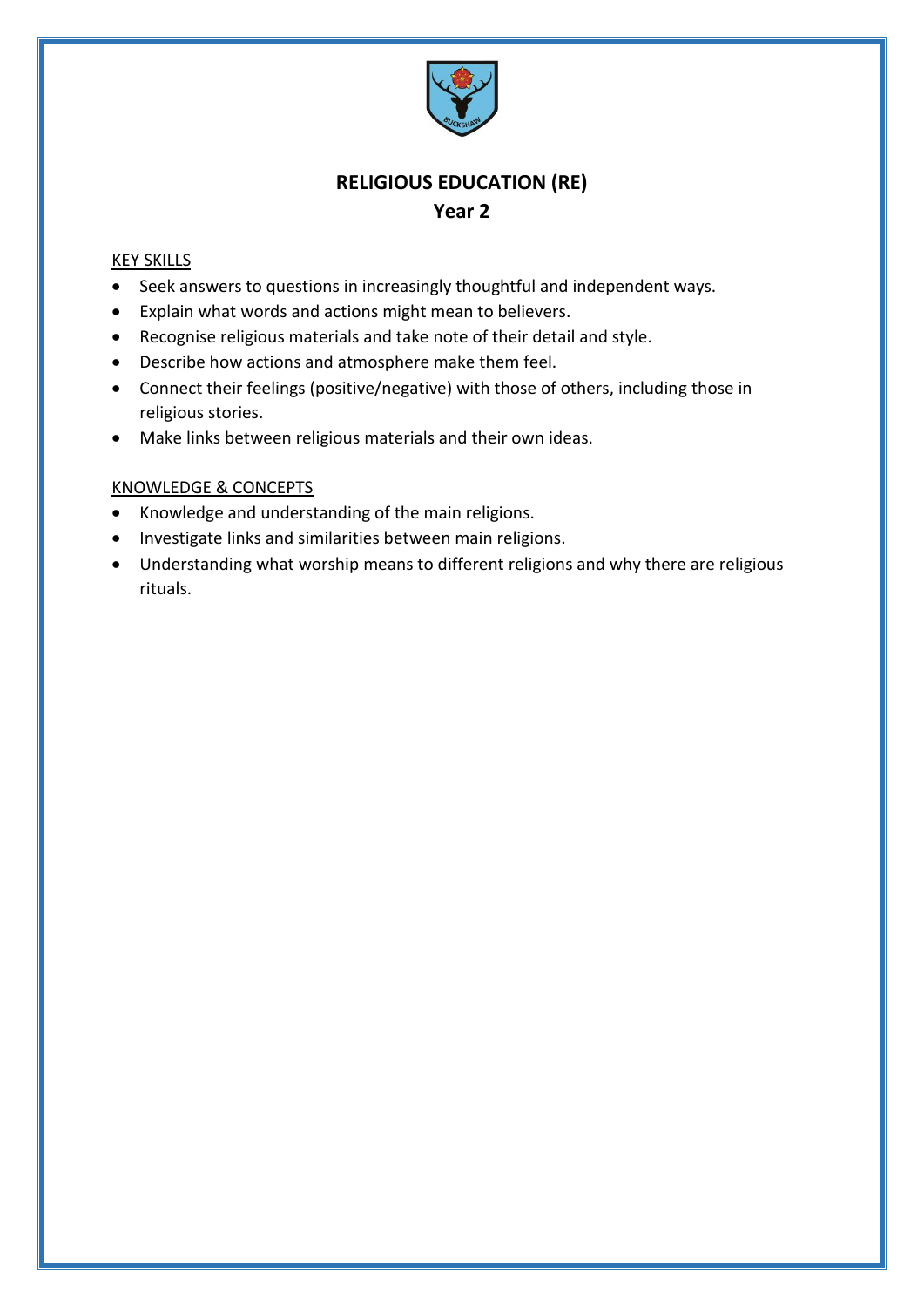

#### KEY SKILLS

- To begin using a wider range of sources to find answers to key questions.
- To express their own ideas about religious practices.
- To begin speaking creatively about religious ideas.
- To begin understanding the diverse meaning of experience.
- To begin expressing their thoughts and feelings about various situations.
- To begin to make links between different religions and apply these to aspects of themselves.
- To take a 'deeper' look at ideas and questions.
- To justify and give reasons for their views based on religious themes and aspects.
- To continue to describe how and why religious people show their importance.

- Knowledge and understanding of the main religions.
- Investigate links and similarities between main religions.
- Understanding the role of leaders and what makes a good leader.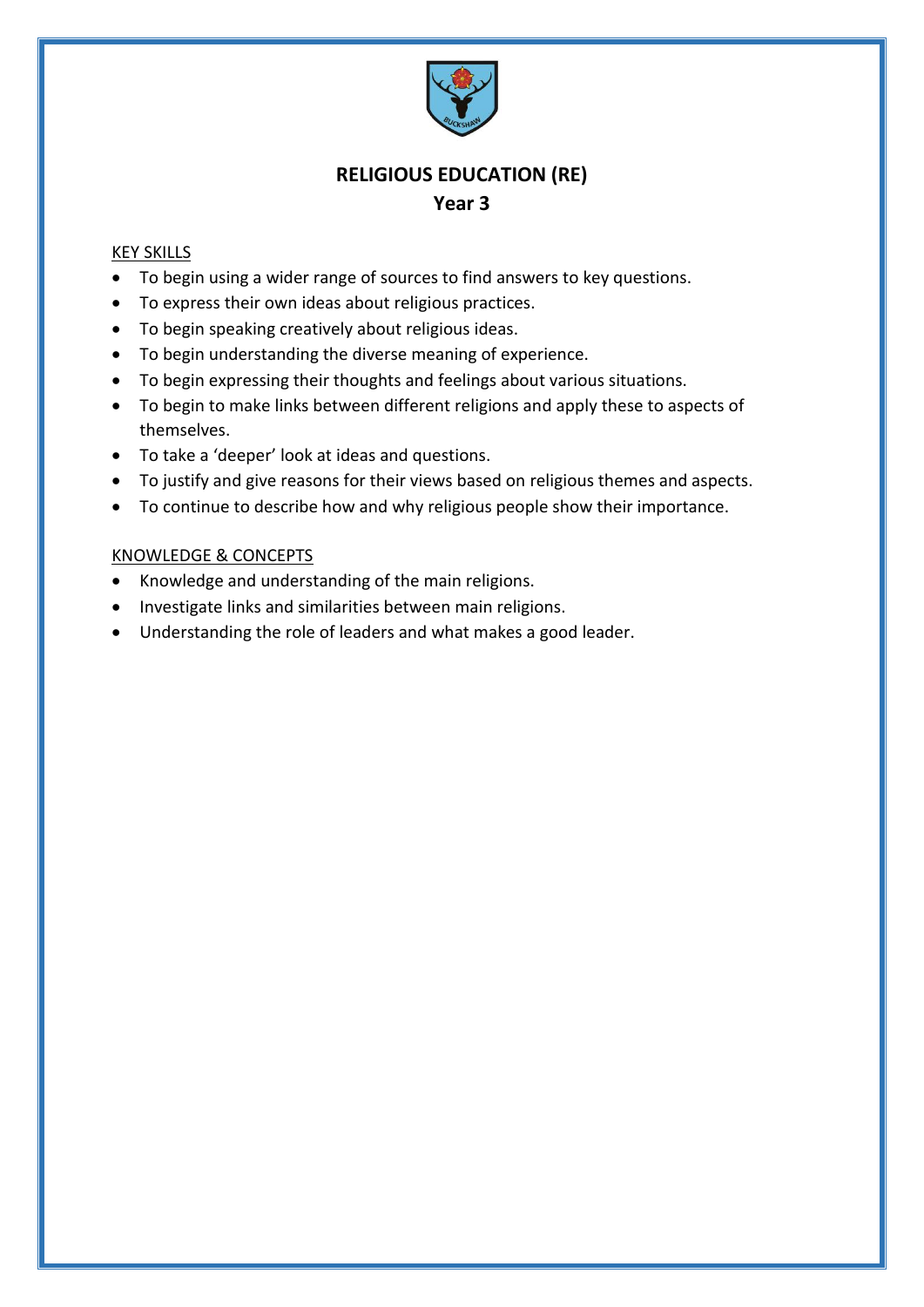

#### KEY SKILLS

- To use a widening range of sources to pursue answers regarding various religions.
- To articulate their own ideas about religious practices using metaphorical language.
- To consider the diverse meaning of experience.
- To reflect upon their own situation and show awareness of how they would feel if this was to change.
- To apply learning from one religious' context to new contexts with growing awareness and clarity.
- To look beyond the surface at underlying ideas and questions.
- To use reasons, facts, opinions, examples, arguments and experience to justify or question a view of a religious issue.
- To make links between aspects of religions and contrasting aspects of two or more religions.
- To weigh up with fairness and balance the value of religious practises.

- Knowledge and understanding of the main religions.
- Investigate links and similarities between main religions.
- Understanding about how people should live their lives and why some occasions are sacred to believers.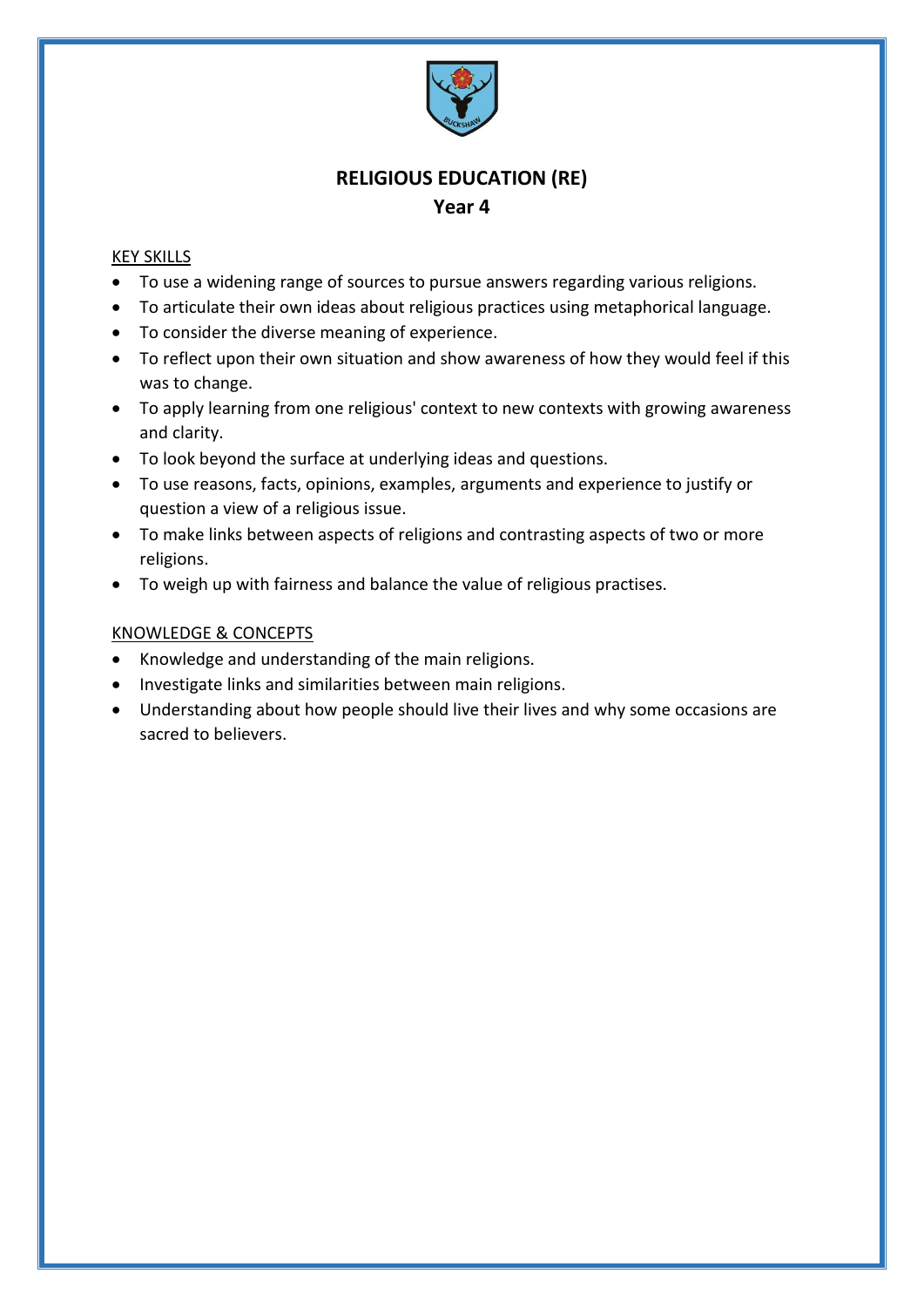

### **Year 5**

### KEY SKILLS

- To begin to select and understand the relevant sources to answer religious questions with some insight and sensitivity.
- To start to explain verbally their responses to religious matters.
- To try to understand the diverse ways in which religious experiences can be interpreted.
- To begin to respond sensitively to religious phenomena and their meanings.
- To start to identify with other people from a range of communities.
- To begin to apply their learning from different religious sources using a range of arguments.
- To try to weigh up the value religious believers find in their faith relating it to their own experiences.
- To try to analyse religious views with fairness and empathy.
- To understand the relationships and similarities between a range of religious teachings and arguments.
- To evaluate some religious responses to moral issues.

- Knowledge and understanding of the main religions.
- Investigate links and similarities between main religions.
- Understanding why texts are sacred.